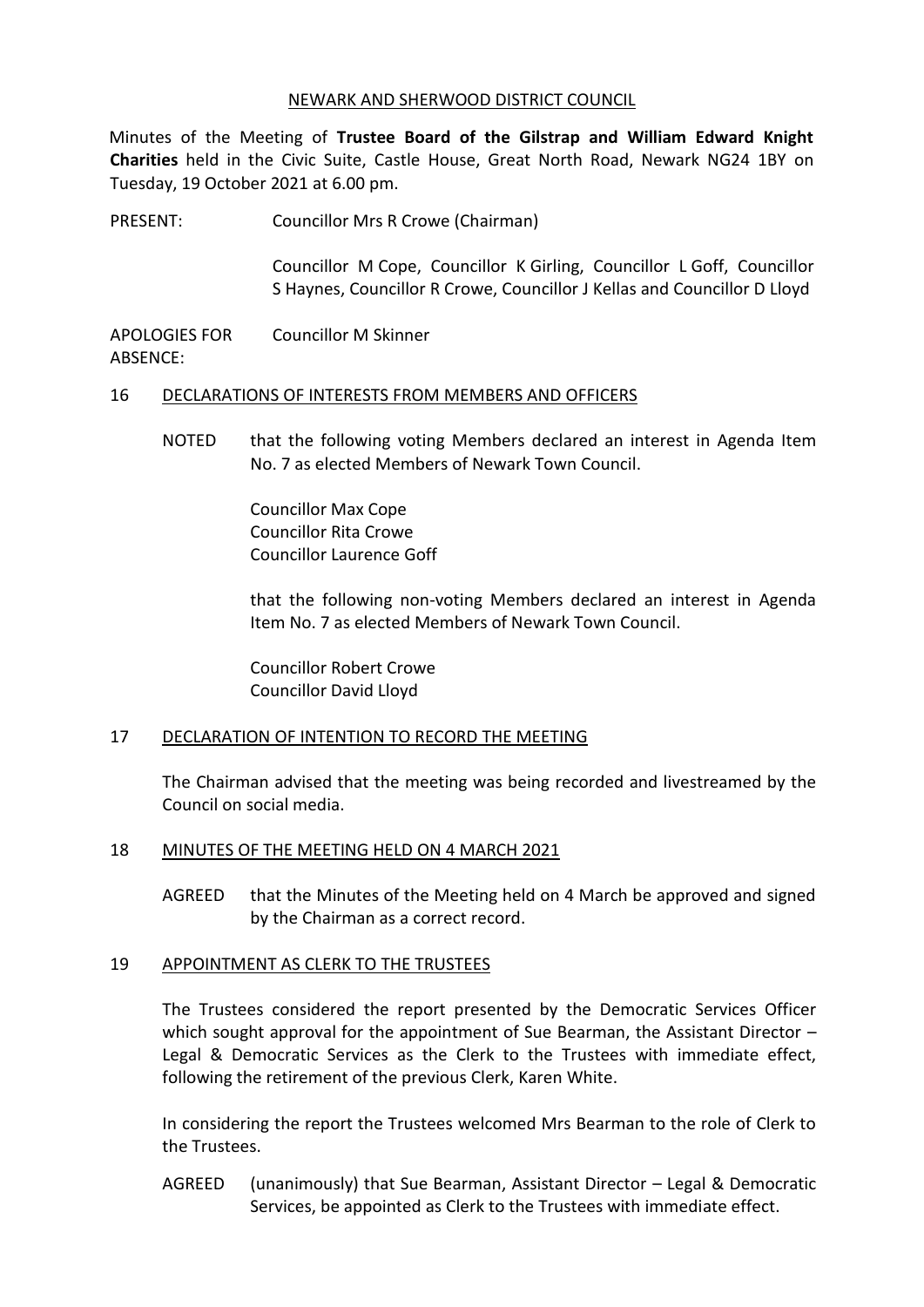## 20 TRUST ACCOUNTS FOR THE FINANCIAL YEAR ENDING 31 MARCH 2021

The Trustees considered the report presented by the Assistant Business Manager – Financial Services which sought approval for the Statutory Accounts for the W.E. Knight and Gilstrap Charities for the financial year ended 31 March 2021.

The report set out the income and expenditure for both charities and that the annual accounts must be submitted to the Charities Commission within 10 months of the end of their financial year, this being 31 January 2022. The report also stated that an audit of the accounts was required if the annual income was over £25,000 but that this was only necessary for the Gilstrap Charity whose income breached that threshold..

In relation to the W.E. Knight Charity, a Trustee queried when it was likely to be disbanded as it no longer received income and all funds therefrom had been allocated. The Assistant Business Manager advised that there remained a balance of unallocated funds of £26,612.29 in addition to that already committed to the Newark R&M Cricket Club.

In relation to the Gilstrap Charity and in response to a query raised, the Assistant Business Manager confirmed that the lease income was solely from the former Gilstrap Library. The Trustee also queried as to the current arrangements for the MUGA at Cedar Avenue, in relation to maintenance costs and the lease income that would have been derived therefrom as this was relevant to any potential sale of the land. The Clerk to the Trustees advised that she would forward the relevant information to the Trustees.

# AGREED (unanimously) that:

- (a) the W.E. Knight accounts for the financial year ended 31 March 2021 and the publication on the charities commission be approved;
- (b) the draft Gilstrap accounts for the financial year ended 31 March 2021 and the publication on the charities commission pending any audit amendments be approved; and
- (c) delegated authority be given to the Assistant Business Manager Financial Services to sign a revised set of accounts if required, as detailed in paragraph 4.3 of the report.

#### 21 LAND OFF CEDAR AVENUE/LINCOLN ROAD, NEWARK - UPDATE

The Trustees considered the report presented by the Clerk to the Trustees which provided an update on progress since the Board's last meeting in March 2021.

It was reported that at that meeting the Board had resolved to seek to have the land designated as public open space and to approach the District and Town Councils for expressions of interest in acquiring the land. Valuation advice on the proposal was also sought. Wood Moore & Company had re-confirmed their previous indicative valuation for the land in the sum of £45,000, based on the land being sold as public open space, with a covenant preventing future development and/or overage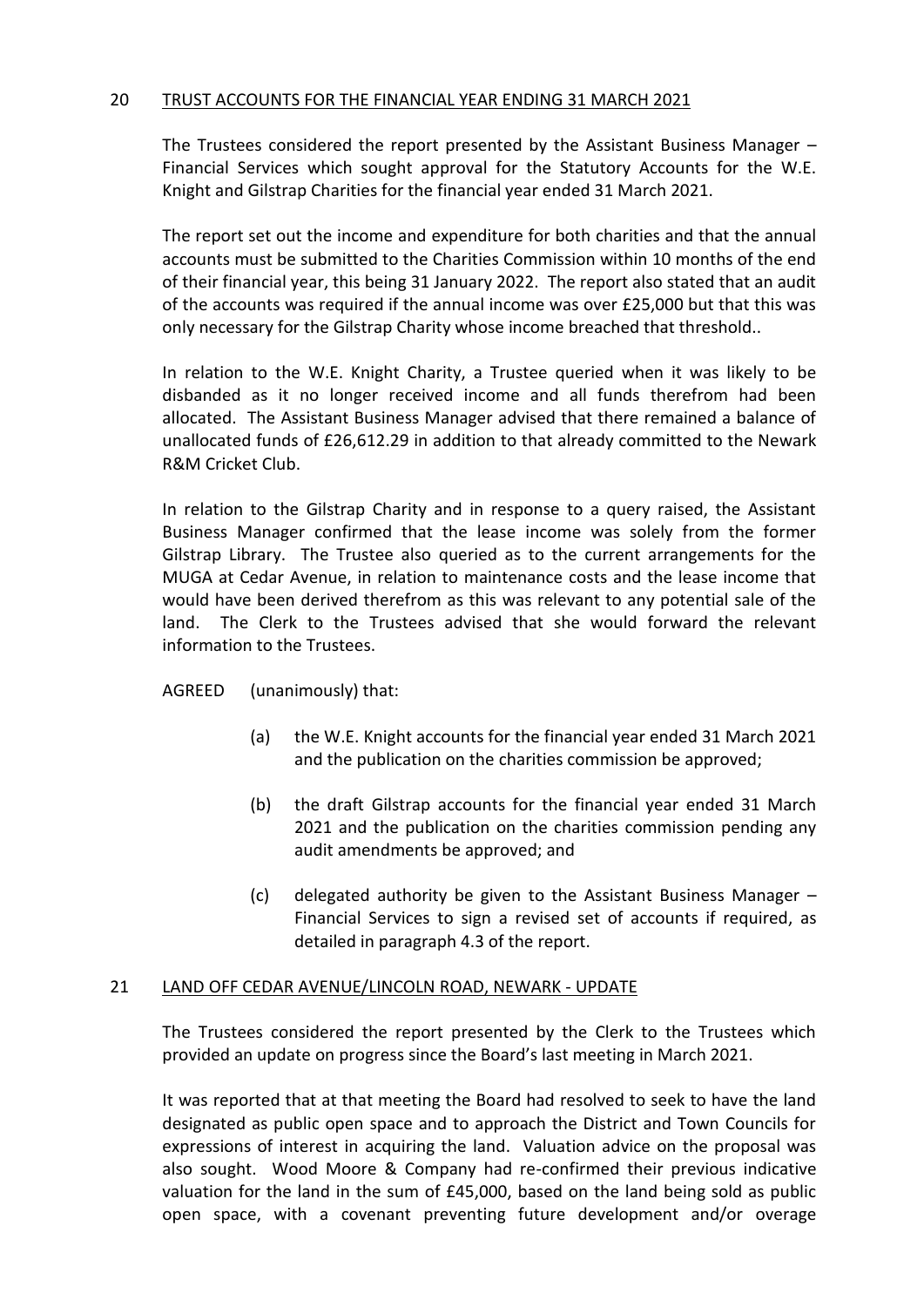provisions to protect the Gilstrap Trust's position in respect of any future development potential. An alternative option of leasehold had also been suggested by Wood Moore & Company, which would retain the land in the Trust's ownership.

The Clerk to the Trustees advised that she had spoken with the District and Town Councils and provided a verbal update as follows:

## Response from Newark Town Council

excluded.

From a consistency perspective it would make sense for the land to be transferred to Newark Town Council as it owns and operates most of the public open spaces in the town as opposed to the District Council which now only has a residual interest in such sites. The Clerk to the Town Council stated that he could advise the Trust therefore that the Town Council was interested, in principle, in acquiring the site and, subject to the Trust agreeing the sale to the Town Council, it would be considered formally at a Committee of the Town Council on 24 November and then on to their full Council in December for formal approval.

## Informal Indicative Officer Response from Newark & Sherwood District Council

The District Council would not wish to express an interest but the matter had not been discussed with elected Members.

In relation to paragraph 2.4 of the report, the Clerk advised that she had received an update subsequent to the Agenda being published. The consultation referred to which had ended on 21 September had resulted in a limited response but that of those responses received, they had been supportive of deallocating the land as housing land. The next stage of the process was to publish a draft Plan early in 2022 at which point the District Council would formally propose the deallocation of the land as housing land.

In considering the report a Trustee sought assurance that as well as the land being deallocated for housing, that a covenant to prevent future building would be applied. The Clerk confirmed that the discussion held in March 2021 had resulted in the land being protected to prevent any future development, as referred to in paragraphs 2.2 and 2.3 of the report. In noting this, another Trustee stated that he would wish to ensure that the land be protected from future development but that should development be proposed, the Trustees would be able to claw back some monies. In order to clarify the position, a Trustee referred to the current consultation on an Open Space Strategy being undertaken by the District Council, such allocation of open space being by type e.g. play areas. He sought clarity as to what category/ies the land was being preserved as to ensure the aspirations of the community were not

In listening to the debate a Trustee commented that he was sure that the representatives from the Gilstrap Charity Children's Wood and Wildlife Meadow Committee, who were in attendance at the meeting, would be grateful that the Trustee Board was seeking to keep the area green for the people of Newark and that the Town Council may be grateful for their contribution in the future too.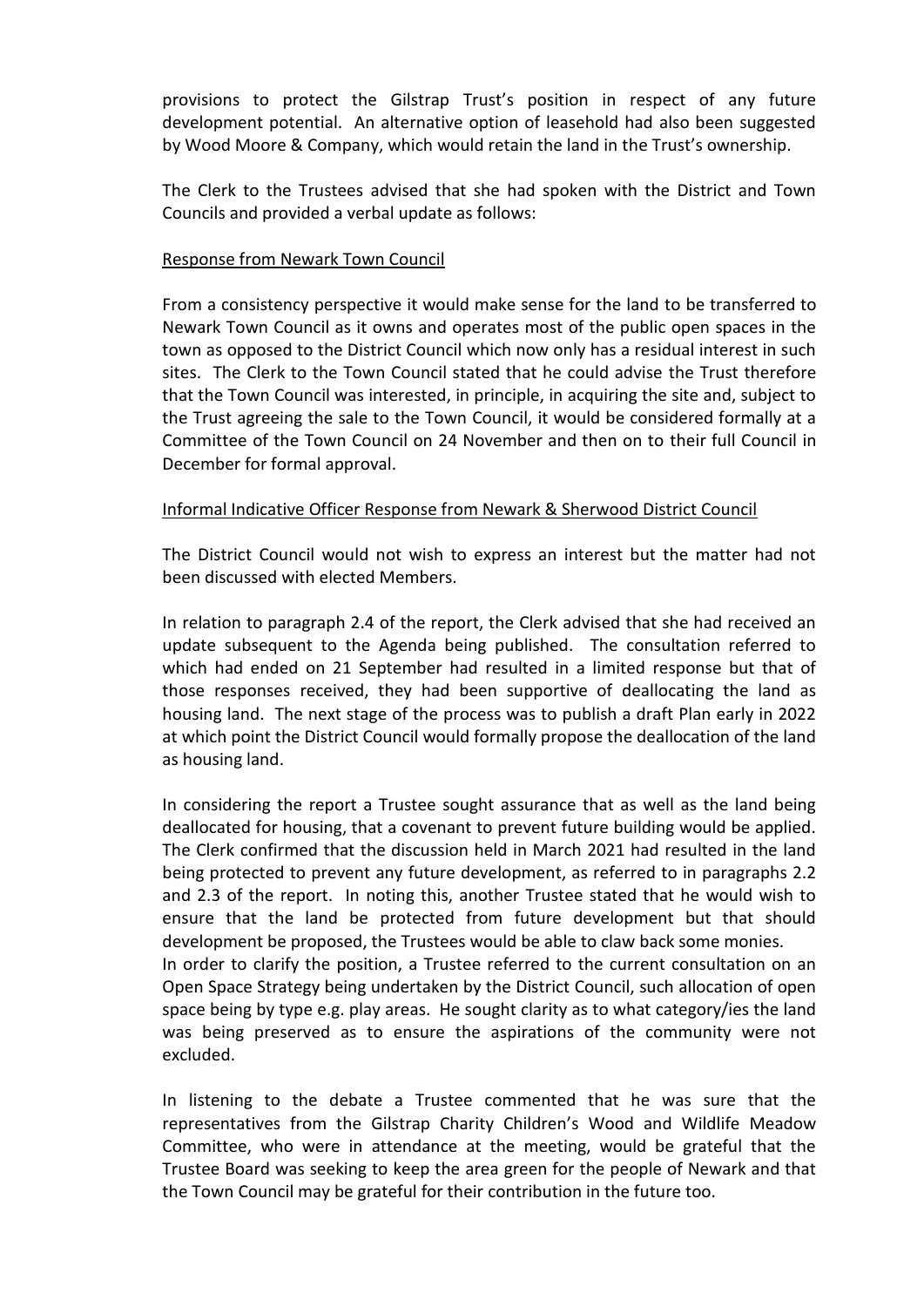At this point in the meeting advice was sought from the Clerk as to whether those Trustees who had declared an interest were able to vote on the matter. The advice given was that if the Trustees felt that their position in being able to vote at the Town Council would be prejudiced then they should refrain from voting.

AGREED (unanimously) that the Trustee Board noted the report and confirmed external legal advisors be instructed as necessary.

*(Having declared an interest in this item Councillors Max Cope, Rita Crowe and Laurence Goff did not vote.)*

#### 22 NEWARK R&M CRICKET CLUB PROJECT - UPDATE

The Trustees considered the report presented by the Clerk which sought to provide the Trustees on the progress made by Newark R&M Cricket Club in respect of their Ground Development Project.

The report set out that the Board had previously approved grant funding of £100,000 from the W.E. Knight Charity to fund Phase 2 of the project with a further £13,134 being approved in October 2020 towards the installation of a lift for the changing room building. Attached to the report was a letter from the Club with a target date for completion being noted as in time for the 2022 cricket season.

In considering the report a Trustee referred to the allocation of funding, noting that it had been a considerable time ago. He sought assurances that the project was progressing towards completion. Another Trustee raised the issue of the significant implications that the dualling of the A46 would have on the club and the possible need to demolish some of the building to accommodate its expansion. He suggested that the Club be advised of the dualling together with details of the compensation scheme, noting that if the club were able to demonstrate intent and commencement of some building works then compensation would be awarded. He suggested further that the Council advise the Club accordingly. It was noted that the Club had previously lost land when the Newark by-pass had been built.

The Clerk to the Trustees advised that she would acknowledge the Club's letter attached to the report and also seek reassurances on the progress of the project.

AGREED (unanimously) that the report be noted.

# 23 DATE FOR REFRESHER TRAINING SESSION ON PURPOSE OF CHARITY AND ROLE OF TRUSTEES

AGREED (unanimously) that a date be arranged for the new Trustees to attend a training session in relation to the purpose of the charity and the role of the Trustees. It was also noted that existing Trustees could attend if they wished.